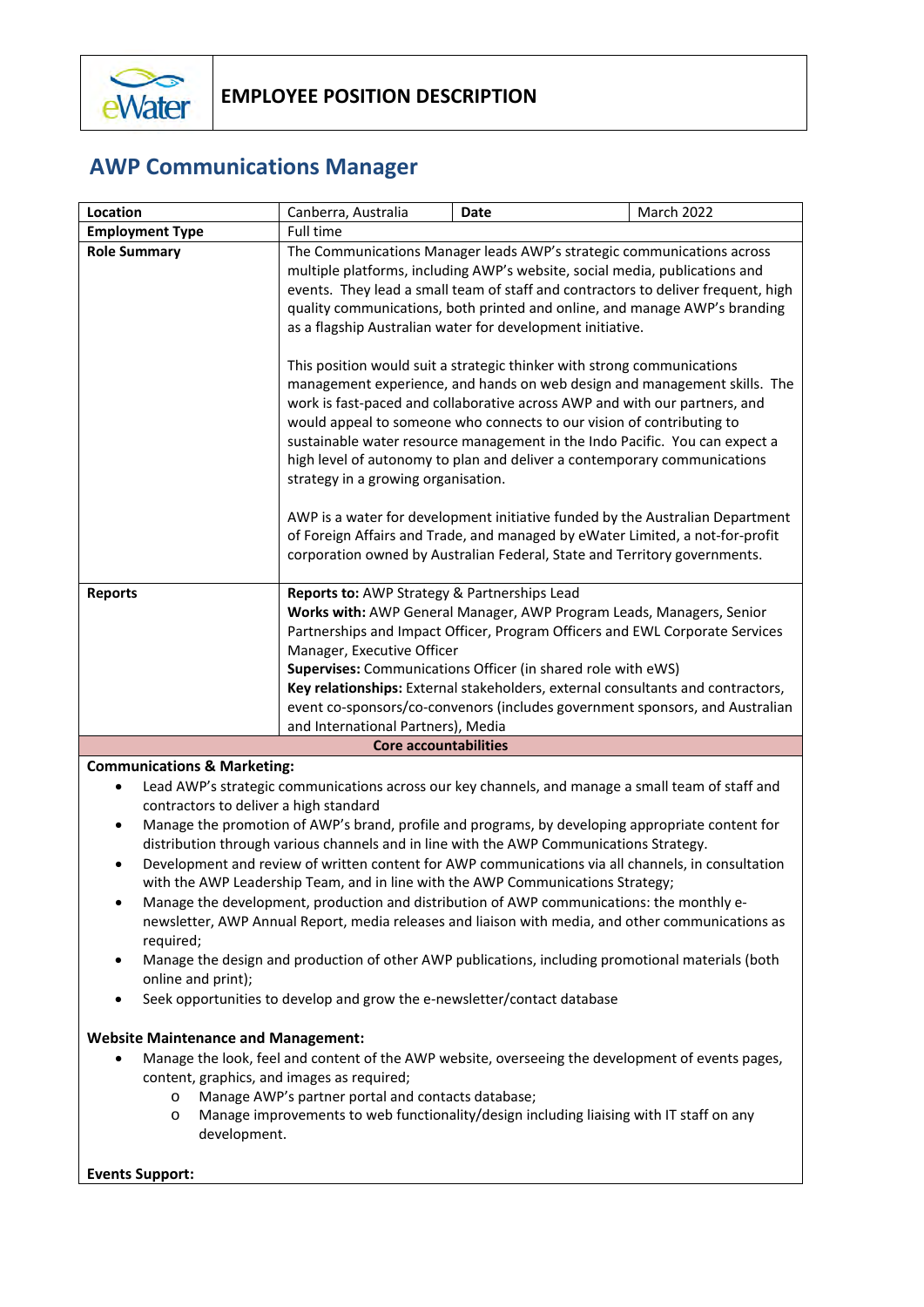| $\bullet$                                                                                                                      | Lead communications associated with AWP events, including promotion, content development, and                                                              |  |  |  |  |
|--------------------------------------------------------------------------------------------------------------------------------|------------------------------------------------------------------------------------------------------------------------------------------------------------|--|--|--|--|
|                                                                                                                                | delivery of in-person and online events;                                                                                                                   |  |  |  |  |
|                                                                                                                                | Oversee production of online and hybrid aspects of events, including utilising the AWP website, Zoom<br>webinars and AWP's YouTube channel.                |  |  |  |  |
| <b>General/other activities</b>                                                                                                |                                                                                                                                                            |  |  |  |  |
|                                                                                                                                |                                                                                                                                                            |  |  |  |  |
| Adhere to all eWL and AWP policies including travel, GESI and risk management<br>٠<br>Work collaboratively within a small team |                                                                                                                                                            |  |  |  |  |
| ٠<br>Other duties as required<br>٠                                                                                             |                                                                                                                                                            |  |  |  |  |
| <b>Quality and Continuous Improvement</b>                                                                                      |                                                                                                                                                            |  |  |  |  |
| Day to day practice demonstrates support for and compliance with organisation policy, procedures and<br>٠                      |                                                                                                                                                            |  |  |  |  |
| relevant work instructions.                                                                                                    |                                                                                                                                                            |  |  |  |  |
| Participates fully in quality and continuous improvement activities and initiatives across the<br>$\bullet$                    |                                                                                                                                                            |  |  |  |  |
| organisation;                                                                                                                  |                                                                                                                                                            |  |  |  |  |
| Promotes a culture of continuous improvement as an integral part of core practice;<br>٠                                        |                                                                                                                                                            |  |  |  |  |
| Supports and participates in relevant internal and external certification and auditing programs;<br>٠                          |                                                                                                                                                            |  |  |  |  |
| Seeks opportunities for improvement within own work practices and makes appropriate suggestions                                |                                                                                                                                                            |  |  |  |  |
| for organisation improvements using the Continuous Improvement System.                                                         |                                                                                                                                                            |  |  |  |  |
| <b>Personnel Specification</b>                                                                                                 |                                                                                                                                                            |  |  |  |  |
| Qualifications,                                                                                                                | <b>Qualifications:</b>                                                                                                                                     |  |  |  |  |
| knowledge and                                                                                                                  | Degree in Marketing or Communications, or an equivalent combination of<br>$\bullet$                                                                        |  |  |  |  |
| experience                                                                                                                     | relevant experience and education/training.                                                                                                                |  |  |  |  |
|                                                                                                                                | Knowledge:                                                                                                                                                 |  |  |  |  |
|                                                                                                                                | Knowledge of and experience with a broad variety of digital platforms;<br>$\bullet$                                                                        |  |  |  |  |
|                                                                                                                                | Knowledge of multimedia, web/graphic design, content and email management<br>$\bullet$                                                                     |  |  |  |  |
|                                                                                                                                | systems (including WordPress, Adobe Suite, Google Analytics).                                                                                              |  |  |  |  |
|                                                                                                                                | <b>Experience Required:</b>                                                                                                                                |  |  |  |  |
|                                                                                                                                | Minimum five years in a similar role, demonstrating a broad range of duties.<br>Desirable:                                                                 |  |  |  |  |
|                                                                                                                                | Knowledge and/or experience in knowledge sharing in the aid and development                                                                                |  |  |  |  |
|                                                                                                                                | sector.                                                                                                                                                    |  |  |  |  |
| <b>Skills and attributes</b>                                                                                                   | Skills:                                                                                                                                                    |  |  |  |  |
|                                                                                                                                | Exceptional interpersonal, written and oral communication skills and an ability<br>٠                                                                       |  |  |  |  |
|                                                                                                                                | to establish and maintain effective partnerships with internal and external                                                                                |  |  |  |  |
|                                                                                                                                | colleagues, clients and other stakeholders, including those from different                                                                                 |  |  |  |  |
|                                                                                                                                | cultures;                                                                                                                                                  |  |  |  |  |
|                                                                                                                                | Communications, design and writing skills;                                                                                                                 |  |  |  |  |
|                                                                                                                                | Experience with WordPress,<br>٠                                                                                                                            |  |  |  |  |
|                                                                                                                                | Staff and project management skills;<br>$\bullet$                                                                                                          |  |  |  |  |
|                                                                                                                                | Ability to develop practical solutions using a collaborative approach;<br>٠                                                                                |  |  |  |  |
|                                                                                                                                | Demonstrated understanding of, and commitment to the implementation of                                                                                     |  |  |  |  |
|                                                                                                                                | equity and workplace health and safety principles.                                                                                                         |  |  |  |  |
| <b>Attributes:</b>                                                                                                             |                                                                                                                                                            |  |  |  |  |
|                                                                                                                                | A high level of motivation, initiative and can-do attitude;<br>٠                                                                                           |  |  |  |  |
|                                                                                                                                | Demonstrated ability to think and act strategically;<br>$\bullet$                                                                                          |  |  |  |  |
|                                                                                                                                | Ability to effectively solve problems and adapt to feedback;<br>$\bullet$<br>Demonstrated ability to prioritise workloads and meet deadlines;<br>$\bullet$ |  |  |  |  |
|                                                                                                                                | Demonstrated attention to detail and a "hands on" approach;                                                                                                |  |  |  |  |
|                                                                                                                                | ٠<br>Ability to demonstrate initiative and work autonomously;<br>$\bullet$                                                                                 |  |  |  |  |
|                                                                                                                                | Being a strong team player.                                                                                                                                |  |  |  |  |
| Other                                                                                                                          | <b>Essential:</b>                                                                                                                                          |  |  |  |  |
|                                                                                                                                | Eligible to work in Australia<br>$\bullet$                                                                                                                 |  |  |  |  |
|                                                                                                                                | Desirable:                                                                                                                                                 |  |  |  |  |
|                                                                                                                                | Ability to travel occasionally, if required.<br>$\bullet$                                                                                                  |  |  |  |  |
|                                                                                                                                | Experience in managing and mentoring people                                                                                                                |  |  |  |  |
|                                                                                                                                | Understanding of the Australian water sector                                                                                                               |  |  |  |  |